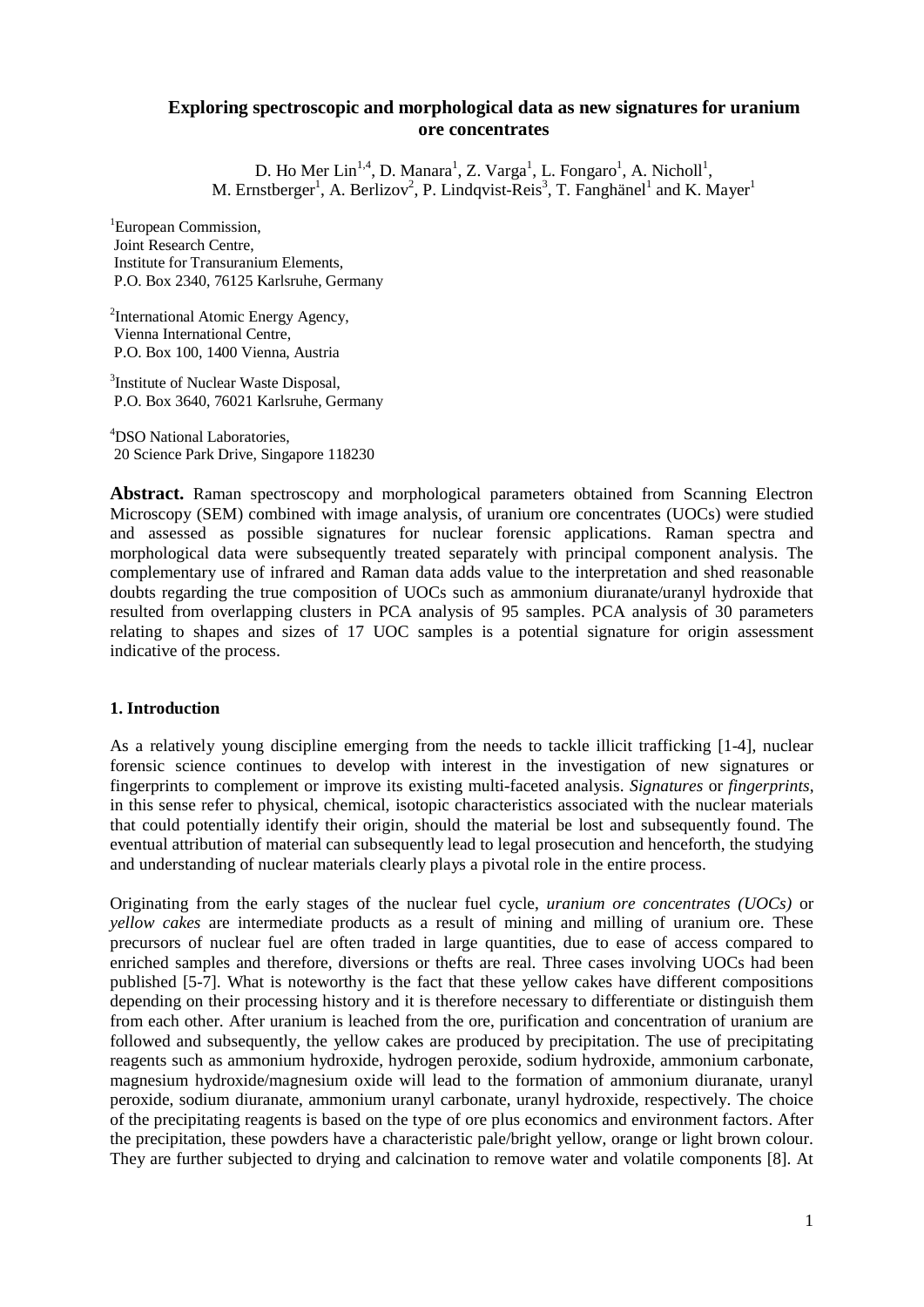temperatures of ~450 °C, another UOC known as  $UO_3$  with a bright orange colour is produced. Further increment in temperatures to  $\sim$ 700 °C will lead to the formation of a dark green/black powder of  $U_3O_8$  [9], also known collectively as yellow cake. These UOCs are further subjected to conversion whereby  $UF_4$  and  $UO_2$  products are also subsequently formed. These non-UOCs are also included in this study.

In view of developing signatures of UOCs for nuclear forensics purposes in answering questions such as '**what** is the material?', '**How** it was produced?', '**Where** did it come from?', there have been numerous studies published on the applicability of analyzing various aspects associated with the yellow cakes. These includes composition of major constituents including U isotopes [10, 11], minor constituents such as Th  $[12]$ , Pb  $[13-15]$ , Sr  $[14]$  and S isotopes  $[16]$ , trace elements  $[10, 13, 15, 17-$ 19], non-volatile organics [20] and anionic impurities [19, 21, 22]. The application of <sup>228</sup>Th/<sup>232</sup>Th to the determination of production dates of 'found' impure yellow cake has been demonstrated [5, 12]. These techniques typically require very sensitive and precise measurements and are often fulfilled with the use of inductively coupled plasma mass spectrometry (ICP-MS) or thermal ionization mass spectrometry (TIMS). More recently, there have also been reports on the use of spectroscopic techniques such as infrared (IR) spectroscopy [22], near infrared reflectance spectroscopy [23, 24] and laser-induced breakdown spectroscopy (LIBS) [25] for the measurement of UOCs for origin assessment.

In this paper, we explored the feasibility of using Raman spectroscopy as a tool for nuclear forensics application. The phenomenon of light interaction with molecules typically gives rise to certain interaction between the light and material such as absorption, reflection, elastic and inelastic scattering. Raman spectroscopy is based on the inelastic light scattering to obtain information from molecular vibrations (Fig. 1). This technique is of interest owing to its non-destructive nature, ability to measure all states of matter and solution and through containment system like glass (thus hazardous/unknown substances can be probed in a safe way). Therefore, hardly any sample preparation is needed thus rapid analysis is possible. The miniaturization of Raman spectrometers has also played a critical role leading to several field applications especially in cultural heritage [26, 27], forensic [28, 29], defence and homeland security [28, 30]. A hand-held Raman on loan from International Atomic Energy Agency (IAEA) is also featured in this paper where the usefulness/performance of this instrument is briefly highlighted.



*Fig. 1: Concepts of Raman scattering (*ν*0 being the incident laser line;* ν*R (thin arrow) corresponds to inelastic scattering/ the Raman lines;* ν*0 (thick arrow) corresponds to elastic scattering/ the Rayleigh lines [31]* 

A less explored signature but nonetheless an important aspect of studying uranium ore concentrates, is the correlation between their respective morphological characteristics and the processing or production history. In the context of this paper, morphology refers to the sizes and shapes of particles. Reports of such investigations can be found in some references, where factors affecting the precipitation behaviour such as temperature, pH, rate of addition of reagents are varied and the consequent change in morphology are monitored by various automated techniques [32, 33].

However, none of the above mentioned have worked on actual industrial UOCs or report the morphology of these samples. This task is also made more challenging due to the presence of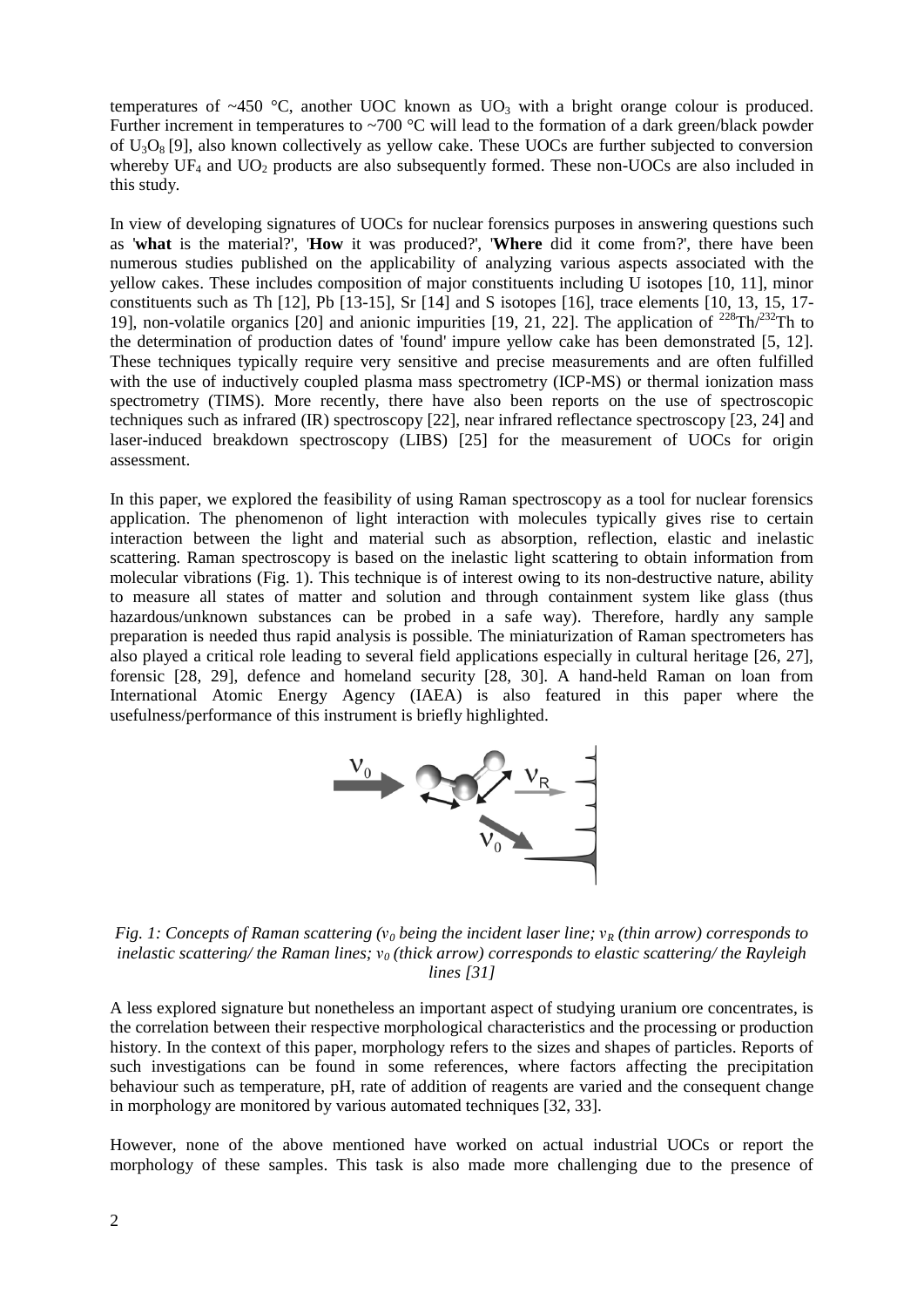impurities that can influence the morphology as well as the lack of complete information regarding production processes.

In addition to the applicability of Raman spectroscopy, in this paper, the feasibility of studying the morphology of some UOCs using scanning electron microscopy (SEM) and image analysis are also explored and discussed. SEM has the added advantage of allowing direct observations of size and shape simultaneously compared to other automated techniques such as particle size analyser based on diffraction, sedimentation etc. It is also readily available in the nuclear forensics laboratory since it is necessary to study the physical appearance as well as to obtain chemical composition of unknown material, with the help of energy dispersive spectrometry.

Finally, with the eventual goal of assessing the strengths and limitations of Raman spectroscopy and morphological parameters as signatures for nuclear forensics, *principal component analysis (PCA)* is used to provide an overview of the data. Observations of clusters, patterns, trends or outliers often results from the analysis. PCA also reveals relationships between the observations and the variables and among the variables themselves. PCA does it by finding new relationships between variables and presenting them differently without modifying the data. In so doing, the number of variables needed to present the data is also drastically reduced [34].

# **2. Experimental**

# 2.1. Investigated material

A total of 89 industrial UOC samples from various mining/milling facilities in the world were analyzed using Raman spectrometer as summarized in chapter 2.2. These UOCs have different compositions such as ammonium diuranate (ADU), sodium diuranate (SDU), uranyl peroxide (UO4), uranyl hydroxide (UH) or  $UO_2(OH)_2$ , ammonium uranyl carbonate (AUC),  $UO_3$  or  $U_3O_8$ . Six samples of AUC, ADU, SDU, UO<sub>4</sub> and UO<sub>2</sub>(OH)<sub>2</sub> were synthesized in our laboratory [35]. All powder samples were pressed into pellet using a hydraulic press that made handling of the sample easier and this also reduced the risk of contamination. In addition, a nuclear grade  $UO<sub>2</sub>$  fuel pellet was also measured.

17 industrial UOC samples were randomly selected for morphological assessment. Tiny amount of powder were placed in a mortar crusher and grinded in analytical grade ethanol. The gentle grinding is aimed to disintegrate large agglomerates. A small portion of the sample solution was pipetted onto aluminium disk holder with membrane filter. All samples were coated with 10 nm Au to increase conductivity.

## 2.2. Instrumentation

## *2.2.1. Raman spectrometers*

A bench-top model of Raman spectrometer known as Senterra from Brukers® (available in the Institute for Nuclear Waste Disposal, Karlsruhe, Germany) was mainly used in this study. All 95 samples were analysed using Senterra while selected samples were analysed with two other Raman spectrometers. One of them is a hand-held spectrometer, FirstDefender|RM from Ahura Scientific<sup>®</sup> (from IAEA) and the other, a laboratory spectrometer, T64000 from HORIBA Jobin Yvon® (available in Institute for Transuranium Elements).

## *2.2.2. Infrared spectrometer*

Fourier Transform Infrared (FT-IR) measurements were performed using Perkin Elmer System 2000 spectrometer from Perkin Elmer Ltd, Beaconsfield, UK), the details can be found elsewhere [22].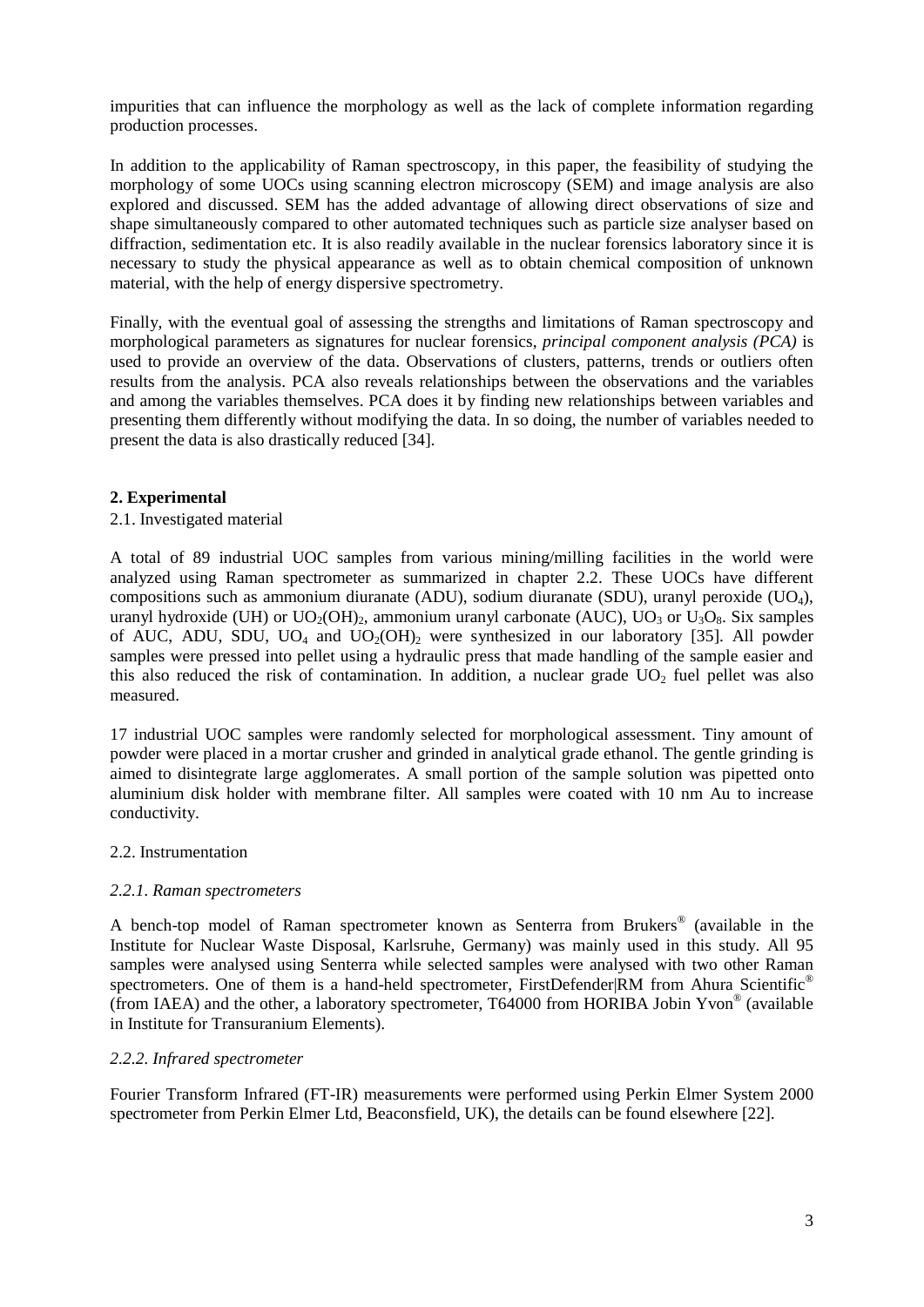# *2.2.3. Scanning Electron Microscopy and Image Analysis*

SEM of the model VEGA-TESCAN from Oxford instruments was used for taking images. For most samples, 2-5 images of 2560x2320 µm were acquired and the Image-Pro Analyzer 3D software v. 7.0 (Media Cybernetics, Inc., USA) with a pre-recorder macro was used to carry out the image analysis resulting in an output of 30 parameters describing shapes and sizes of the particles. A total of 65 images from 17 samples were analysed.

#### 2.3. Data evaluation software

A PLS Toolbox version 7.5.2 (Eigenvectors Research, Inc., USA) for Matlab version 8.1 (The Matworks Inc, Natick, MA, USA) software was used for the multi-variate data analysis (PCA). Various pre-processing methods were used for Raman data (baseline correction, normalize, smoothing) and for image analysis (autoscale).

## **3. Results and Discussions**

#### 3.1. Raman spectroscopy

## *3.1.1. Spectral interpretation*

Fig. 2 shows examples of the Raman spectra taken from four industrial UOCs with the hand-held device. In general, the spectrum is divided into three regions as these vibrations have different origins. Region I (900-250 cm<sup>-1</sup>) containing the most intense peak(s) is due to symmetric stretch of  $UO_2^{2+}$ , known to be in the region of 750-900 cm<sup>-1</sup> [36]. The small peaks found in region II (1200-900 cm<sup>-1</sup>) have been attributed to process related impurities (which were verified by comparison with laboratory synthesized yellow cake) by spiking with the impurities in question [35]. These anionic impurities are often sulphates, nitrates and carbonates that are used in mining/milling processes. The observation and identification of such impurities in UOCs using Raman spectroscopy were firstly reported by us. Region III (2500-1200  $\text{cm}^{-1}$ ) has been associated with non-Raman effects and was in fact observed as electronic transitions with the use of different wavelength lasers. The full details can be found in reference [35].



*Fig. 2: Raman spectra of four industrial UOCs obtained by hand-held Raman spectrometer* 

#### *3.1.2. Comparison of figure of merits in the analysis of UOCs by three dispersive spectrometers*

It is pertinent to note that most of these UOCs fluoresce when higher frequency lasers such as 514.5 or 532 nm are used. Often, cracks and burnt marks could be observed after measurements and good quality spectra were difficult to obtain. Near-infrared laser, or red laser (785, 752.5 and 647.1 nm) sufficed in producing good quality spectra although at the expense of sensitivity, since Raman signals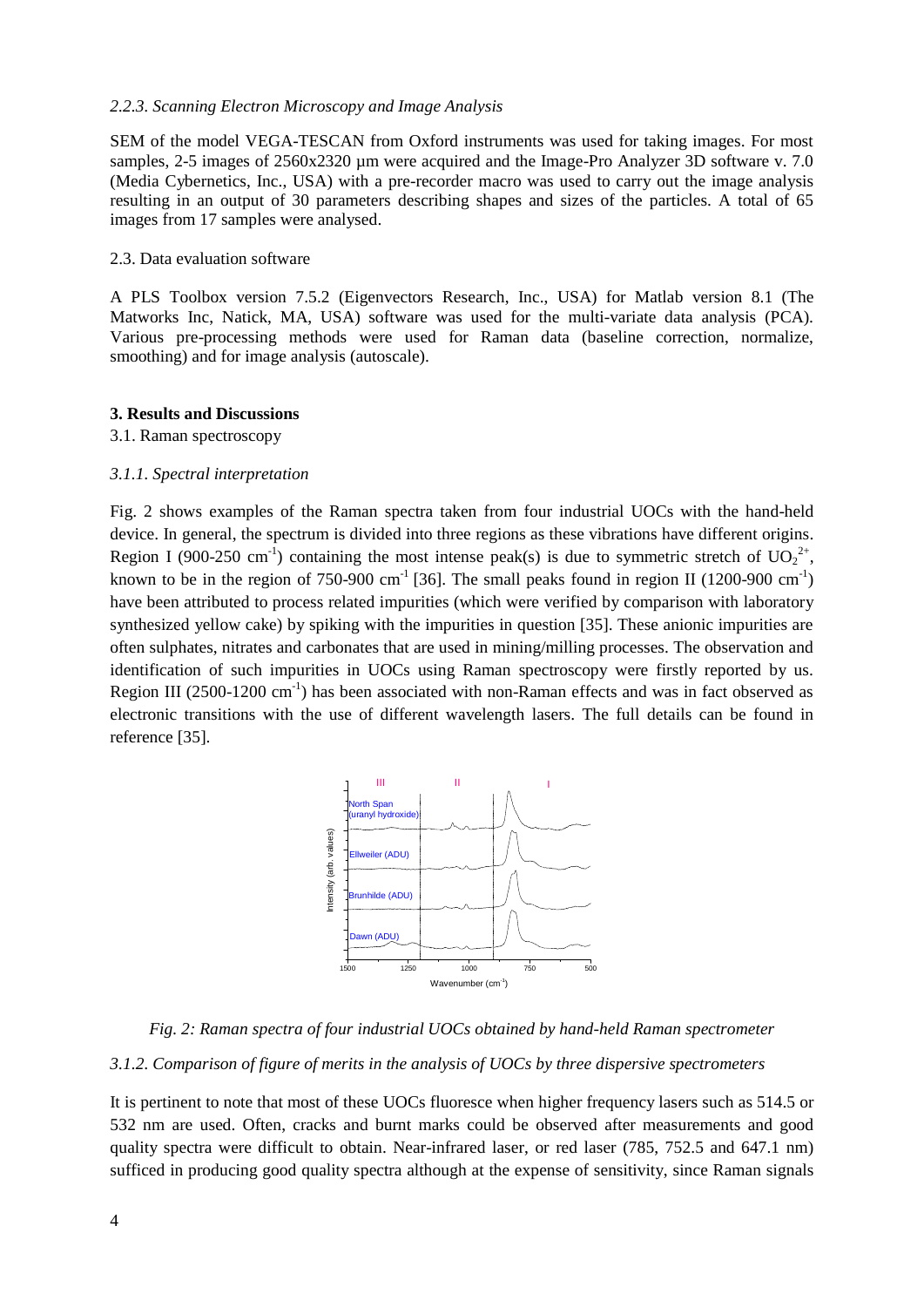are proportional to  $v^4$  where v is frequency. Figures of merit such as sensitivity and signal-to-noise ratio (defined according to [37]) and the detection capabilities of the three spectrometers are briefly featured in this paper. Table 1 denotes the overall performance in measuring five different UOCs, UO<sub>2</sub> powder and a nuclear grade UO<sub>2</sub> fuel pellet. The latter was analysed so that it could be compared to the  $UO<sub>2</sub>$  powder.

There are immediately a few observations from Table I that shall be summarized here. In general, Senterra and T64000 can analyse all the UOCs as well as UO<sub>2</sub> powder and pellet. However, hand-held Raman cannot measure dark powder such as  $UO<sub>2</sub>$  and  $U<sub>3</sub>O<sub>8</sub>$  due to preferential absorption of light and poor reflective surfaces on a macroscopic scale. This is in contrast to the fuel pellet where a signal was picked up, thus highlighting the importance of surface optical properties in such an instance. These dark powdered samples (due to calcinations) could still be measured by Senterra and T64000, but with two orders of magnitude lower in intensity compared to other uncalcined UOCs. This also affects the detection of trace level impurities in such samples by Raman spectroscopy with more details found in reference [37].

Table I. Comparison of sensitivity, signal to noise ratio and the ability to detect characteristic bands and impurities present in measured compounds among the three spectrometers [37]. Calculated values were further normalised within each figure of merit for better readability.

|                                                                         |                       | Type of compound      |                     |                           |                           |                  |                     |                    |
|-------------------------------------------------------------------------|-----------------------|-----------------------|---------------------|---------------------------|---------------------------|------------------|---------------------|--------------------|
| <b>Figures of merit</b>                                                 |                       | Ammonium<br>diuranate | Sodium<br>diuranate | UO <sub>2</sub><br>powder | UO <sub>2</sub><br>pellet | $U_3O_8$         | Uranyl<br>hydroxide | Uranyl<br>peroxide |
| <b>Sensitivity</b>                                                      | Portable <sup>a</sup> | 17.5                  | 18.6                | $\overline{a}$            | 1.2                       | $\overline{a}$   | 19.3                | 22.3               |
|                                                                         | Senterra <sup>b</sup> | 36.8                  | 100.0               | 0.3                       | 2.4                       | 0.4              | 16.8                | 45.3               |
|                                                                         | T64000 <sup>c</sup>   | 1.9                   | 3.4                 | 0.007                     | 0.04                      | 0.03             | 0.3                 | 0.2                |
| Signal-to-<br>noise ratio                                               | Portable              | 31.2                  | 24.6                | $\overline{a}$            | 10.9                      | $\overline{a}$   | 15.5                | 12.8               |
|                                                                         | Senterra              | 47.3                  | 100.0               | 2.7                       | 19.2                      | 4.8              | 59.4                | 31.9               |
|                                                                         | T64000                | 56.4                  | 28.4                | 0.9                       | 2.8                       | 1.6              | 8.0                 | 23.7               |
| <b>Detection</b><br>capability<br>(based on<br>characteristic<br>bands) | Portable              | V                     | $\sqrt{ }$          | X                         | $\sqrt{}$                 | $\boldsymbol{X}$ | $\sqrt{ }$          | $\sqrt{ }$         |
|                                                                         | Senterra              | $\sqrt{}$             | $\sqrt{}$           | $\sqrt{}$                 | $\sqrt{}$                 | $\sqrt{ }$       | $\sqrt{}$           | $\sqrt{ }$         |
|                                                                         | T64000                | $\sqrt{ }$            | $\sqrt{}$           | $\sqrt{}$                 | $\sqrt{}$                 | $\sqrt{ }$       | $\sqrt{}$           | $\sqrt{ }$         |
| <b>Ability to</b><br>detect<br>impurities <sup>d</sup>                  | Portable              | $\sqrt{ }$            | <b>MP</b>           | NA                        | NA                        | X                | $\sqrt{}$           | <b>MP</b>          |
|                                                                         | Senterra              | V                     | <b>MP</b>           | <b>NA</b>                 | NA                        | X                | $\sqrt{ }$          | MP                 |
|                                                                         | T64000                | $\sqrt{}$             | <b>MP</b>           | NA                        | NA                        | X                | $\sqrt{}$           | <b>MP</b>          |

MP: Most probable; NA: Not applicable (impurities were not observed)

*3.1.3. Library database in hand-held Raman spectrometer* 

 a 785nm

b 785nm

 $\frac{c}{752.5}$ nm/647.1nm

<sup>&</sup>lt;sup>d</sup> If present at ppm levels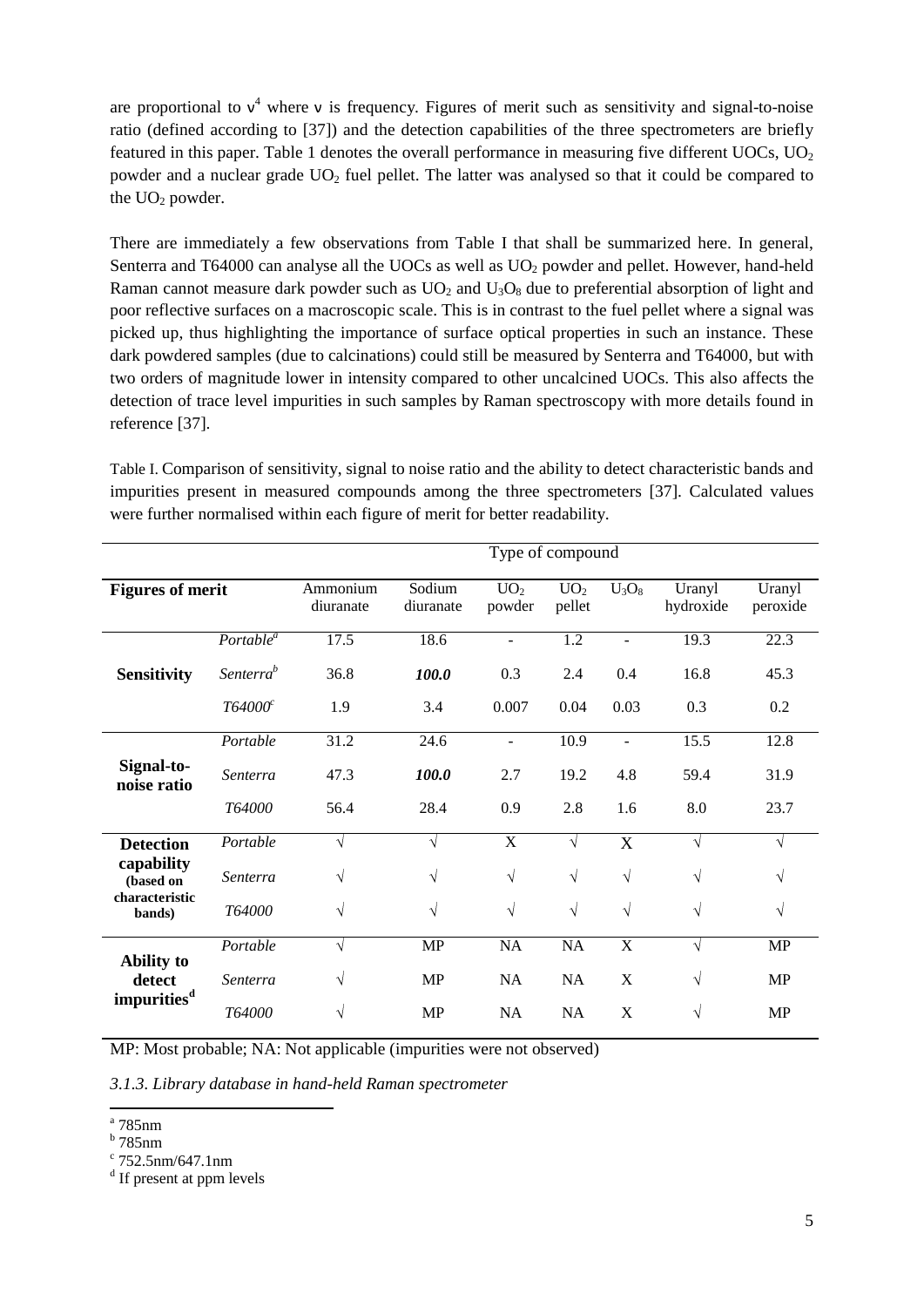Given that the hand-held Raman spectrometer is equipped with an existing and customizable library, more than 40 spectra of measurable UOCs and the spectra of fuel pellet were stored in the spectrometer. This is a huge advantage of deploying Raman spectrometer as it allows real-time identification of unknown substances on top of its simple operation. The samples were tested as 'unknowns' to verify the matching accuracy of the detection algorithms. The details of this study can be found in a separate proceeding [38].

## *3.1.4. PCA analysis of Raman spectra*

As seen in Fig. 3A (full circles), clusters or groups with similar composition such as  $UO<sub>4</sub>, U<sub>3</sub>O<sub>8</sub>$ , SDU, UF<sub>4</sub> and AUC could be observed. However, UOCs such as ADU and UH (dotted circles) were found to overlap with each other. The corresponding loading plot is shown in Fig. 3B. Three principal components (PCs) could explain 75 % of the variance in the dataset. The clustering of supposedly different composition of ADU and UH is addressed in the following section with the use of infrared data to complement the Raman data.

# *3.2. Infrared spectroscopy*

It is known that infrared spectroscopy based on absorption is generally more sensitive technique than Raman spectroscopy (scattering is  $10^{10}$  times less probable than absorption) [39]. The data taken by FTIR for the same UOCs had been measured and the results were published [22]. Therefore, it is logical to use IR as a basis of comparison to verify the composition of UOCs. Fig. 4 depicts two pairs of industrial samples and laboratory synthesized ADU and UH. It is evident that given the observations of N-H bands ( $\sim$ 3150 cm<sup>-1</sup> and  $\sim$ 1400 cm<sup>-1</sup>) of ADU (samples El Dorado, Delft, ADU) in IR, these supposedly Raman active bands [40] are not observed (data not shown here) due to a weaker response of near IR lasers (785 nm) and charge-coupled device (CCD) detectors. The use of lower laser wavelength (532 nm) with higher sensitivity, was unfortunately too energetic to be used for these UOC samples [37].

In addition, the Raman bands of North Span (ADU) and Delft (UH), El Dorado (ADU) and Alligator (UH) samples are highly similar within the pair. This explains why the clusters of ADU and UH (Fig. 3) are overlapping. On the other hand, the IR spectra of the respective pairs are rather different from each other and the ratios of the O-H/N-H bands of both ADUs are completely different from each other. From the qualitative perspective, the varying ratios of O-H/N-H bands could suggest that the compositions of ADUs are varied. Therefore, a sample classified as ADU (such as Delft) could be in fact a mixed UOC, both an ADU and uranyl hydroxide. It is very often the case where the uranium solution is often adjusted to an optimum pH with NH<sub>3</sub>, NaOH, lime or MgO before its subsequent precipitation [9]. Using a two-step precipitation, application of lime in the first step is also a way to precipitate impurities [41]. Therefore, it is not unusual for these UOCs to have more than one composition. This is further supported by the IR of pure ADU and uranyl hydroxide (Fig. 5) synthesized in the laboratory by the precipitation of concentrated uranium nitrate solutions with ammonium hydroxide and magnesia respectively without the pre-adjustment of pH [35]. These findings would be investigated further especially in an attempt to verify the true composition of the UOCs.

# 3.3. Morphological assessment

It is known that the morphology of the final products such as  $U_3O_8$  or  $UO_2$  is influenced by the morphology of initial product such as uncalcined UOC [42].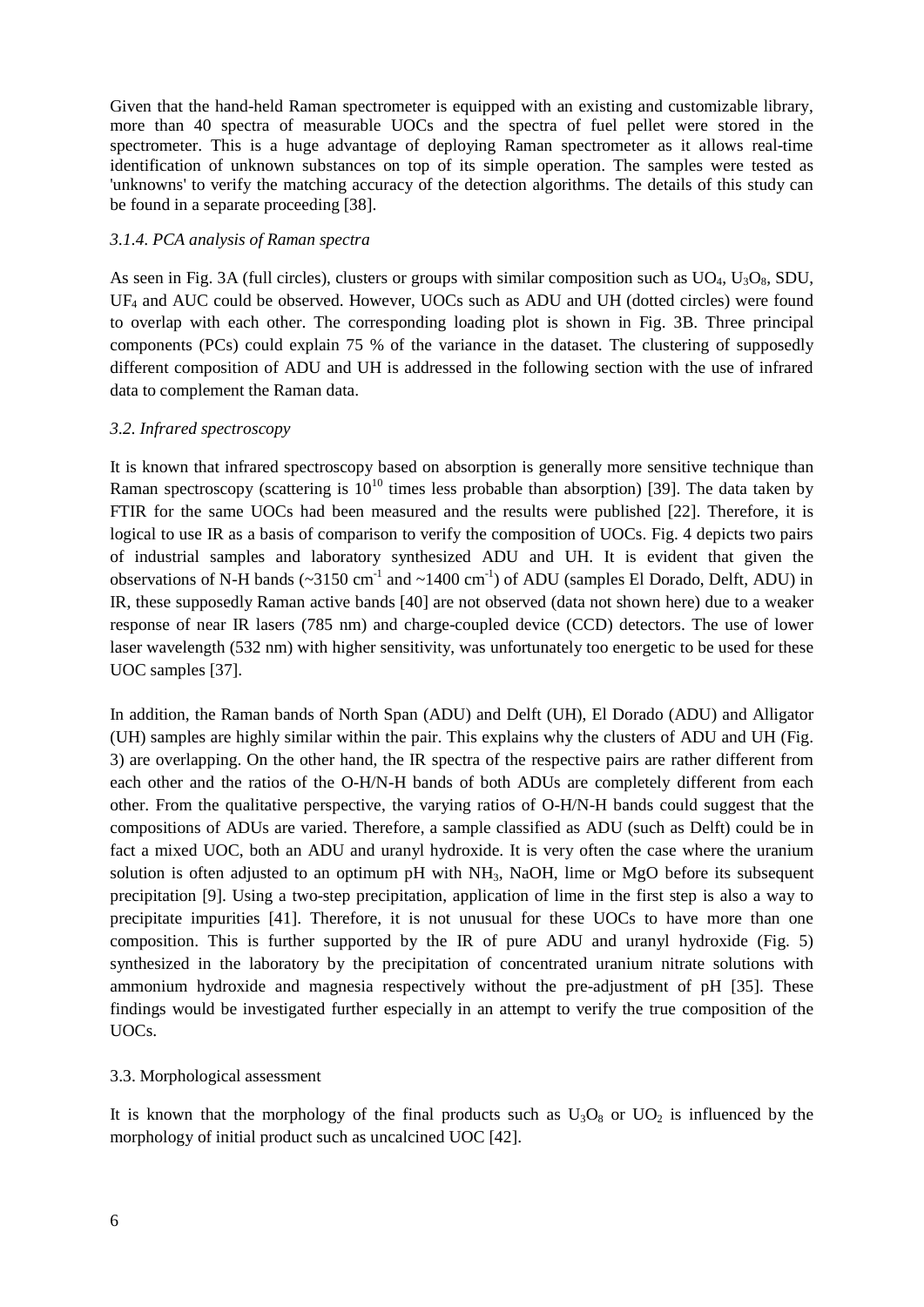**Scores Plot of Raman data for 95 samples** 



Scores on PC 1 (51.44 %)

*Fig. 3: A-Score plot revealing clusters of compounds among 95 spectra (95 samples); B- Loading plot of variables* 



*Fig. 4: IR and Raman of El Dorado and Alligator samples (A & B); IR and Raman of Delft and North Span samples (C & D); IR and Raman of laboratory synthesized ADU and UO<sub>2</sub>(OH)<sub>2</sub> samples (E & F)*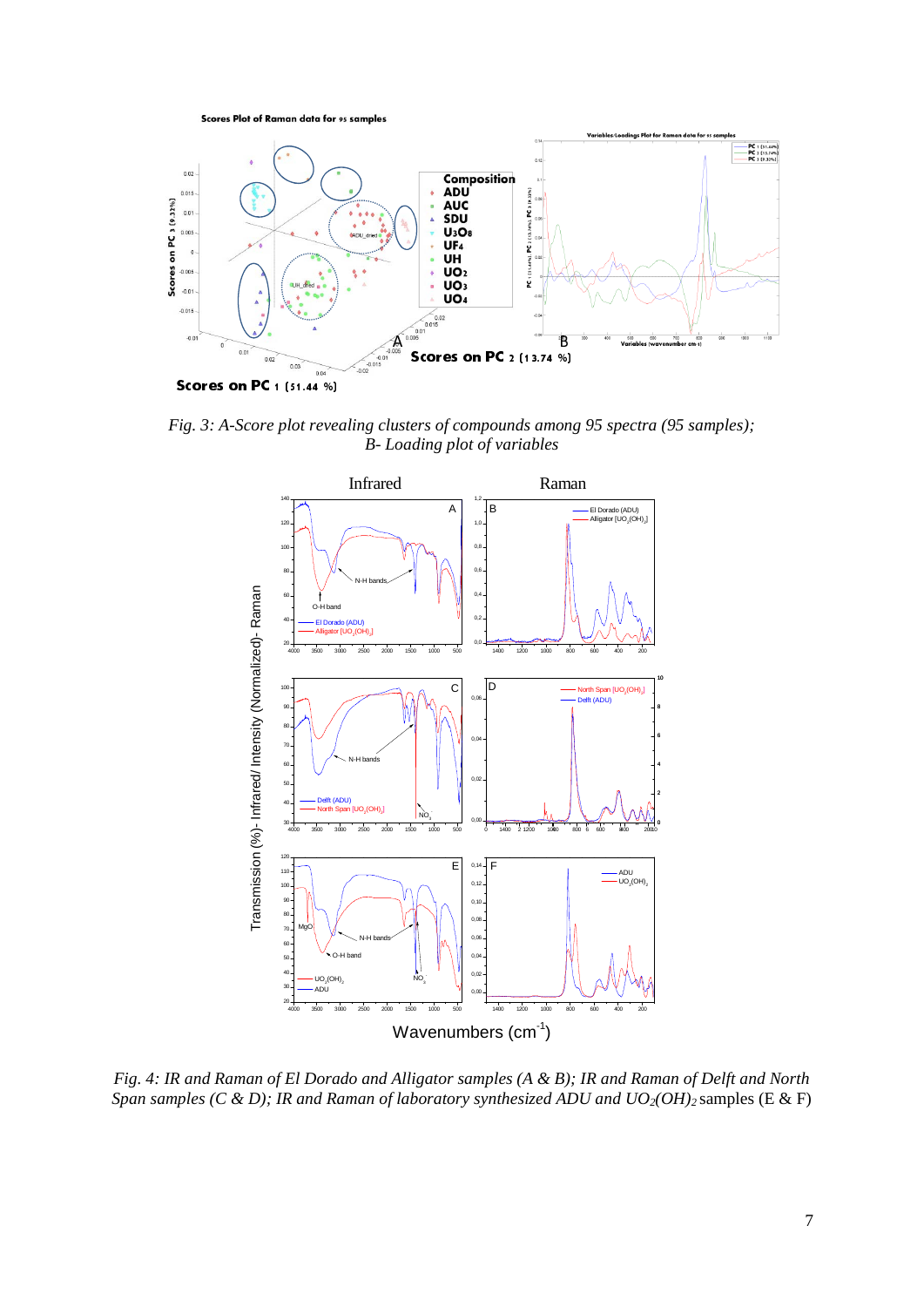

*Fig. 5: A- Morphology analysis: Score plot of 15 samples; B- Loadings plot of variables* 

If this observation is true, it means that morphological parameters can be a potential signature for origin attribution. At the very least, in the scenario of an unknown UOC being analysed, for example,  $U_3O_8$ , its composition can be readily determined by rapid techniques like IR and/ or Raman spectroscopy and subsequently, its morphological parameters assessed complementarily for origin assessment.

Fig. 5 depicts the preliminary PCA graphs of 15 UOC samples (initial graph of 17 samples are not shown) after removing the outliers corresponding to the samples having big variances in the morphology characteristics from the others. There were in total, 30 parameters that were put into the data and subsequently 3 variables were removed to improve the data. Contrary to the observation of clusters among the compounds with similar composition for Raman data (Fig. 3), PCA of morphological data has the opposite effect. Each point on Fig 5A corresponds to a single image taken from the same preparation. As it can be observed, the points are located fairly close to each other with certainly some spread as well. In addition, it can be observed that two pairs of separate clusters of  $U_3O_8$  and uranyl hydroxides from Key Lake/Rössing and Alligator/Belgian Congo respectively are located far from each other and this appeared to arise from different morphologies. It can also be observed that the use of 2 PCs could already explain 96 % of the variance in the dataset. The loading plot (Fig. 5B) reveals the relationship between 27 parameters (not all are visible) that are related to shape and shape of the particles. The above results are preliminary and needs to be tested with more samples and the repeatability/ reproducibility further assessed. However, it does demonstrate that the method of dispersing UOCs in this study, for SEM analysis appears to work.

## **4. Conclusions**

J It has been demonstrated that Raman spectroscopy is a useful tool for the measurement of UOCs despite the challenges of fluorescence and weaker Raman effects in comparison to IR. Impurities related to production processes were observed and identified and the exploitation of the complementary nature of both IR and Raman has led to considerable doubts of the true composition of ADUs/uranyl hydroxides especially for samples with mixed composition. This combination would be highly useful in the event of analysing unknown UOC. Raman spectrometers in the form of hand-held, bench-top and laboratory settings were compared, evaluated and the findings added values to the understanding of the differences in measuring different uranium compounds. Preliminary results of morphological data provide a promising outlook as a possible signature for origin assessment.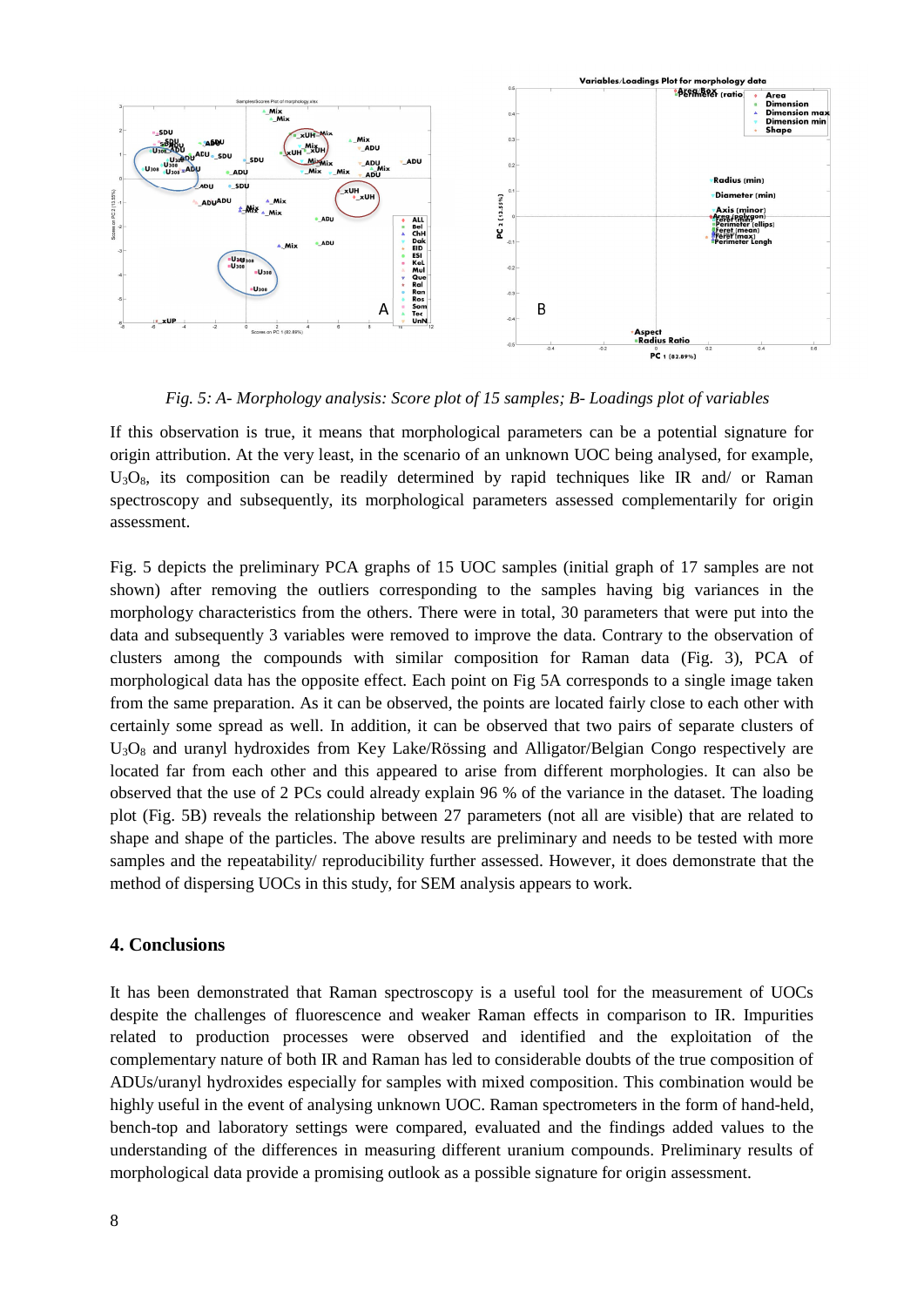## REFERENCES

- 1. Mayer, K., M. Wallenius, and I. Ray, *Nuclear forensics- a methodology providing clues on the origin of illicitly trafficked nuclear materials.* Analyst 130 (2005) 433-441.
- 2. Wallenius, M., K. Mayer, and I. Ray, *Nuclear forensic investigations: Two case studies.* Forensic Science International 156 (2006) 55-62.
- 3. Mayer, K., M. Wallenius, and T. Fanghänel, *Nuclear forensic science-From cradle to maturity.* Journal of Alloys and Compounds 444-445 (2007) 50-56.
- 4. Wallenius, M., et al., *Nuclear forensic investigations with a focus on plutonium.* Journal of Alloys and Compounds, 444-445 (2007) 57-62.
- 5. Varga, Z., et al., *Analysis of uranium ore concentrates for origin assessment.* Proc. Radiochim. Acta 1 (2011) 1-4.
- 6. Budinger, P.A., et al., The Case of the Great Yellow Cake Caper. Analytical Chemistry 52<br>(1980) 942A-948A.
- Keegan, E., et al., Nuclear forensic analysis of an unknown uranium ore concentrate sample 7. Keegan, E., et al., Nuclear forensic analysis of an unknown uranium ore concentrate sample seized in a criminal investigation in Australia. Forensic Science International 240 (2014)111-
- 121. 8. Hausen, D.M., *Characterizing and classifying uranium yellow cakes: A background.* JOM 50 (1998) 45-47.
- 9. Preez, J.G.H.d., *A review of the industrial processes involving uranium- from the ore to the reactor.* Radiation Protection Dosimetry 26 (1989) 7-13.
- 10. Keegan, E., et al., *The provenance of Australian uranium ore concentrates by elemental and isotopic analysis.* Applied Geochemistry 23 (2008) 765-777.
- 11. Brennecka, G.A., et al., *Natural variations in uranium isotope ratios of uranium ore concentrates: Understanding the 238U/235U fractionation mechanism.* Earth and Planetary Science Letters 291 (2010) 228-233.
- 12. Varga, Z., et al., *Alternative method for the production date determination of impure uranium ore concentrate samples.* Journal of Radioanalytical and Nuclear Chemistry 290 (2011) 485- 492.
- 13. Švedkauskaite-LeGore, J., et al., *Investigation of the isotopic composition of lead and of trace elements concentrations in natural uranium materials as a signature in nuclear forensics*, in *Radiochimica Acta* 95 (2007) 601-605.
- 14. Varga, Z., et al., *Application of Lead and Strontium Isotope Ratio Measurements for the Origin Assessment of Uranium Ore Concentrates.* Analytical Chemistry 81 (2009) 8327-8334.
- 15. Švedkauskaitė-LeGore, J., et al., *Investigation of the sample characteristics needed for the determination of the origin of uranium-bearing materials.* Journal of Radioanalytical and Nuclear Chemistry 278 (2008) 201-209.
- 16. Han, S.H. et al., *Measurement of the sulphur isotope ratio*  $\frac{34}{5}S^2S$  *in uranium ore concentrates (yellow cakes) for origin assessment.* Journal of Analytical Atomic Spectrometry <sup>28</sup> (2013) 1919-1925.
- 17. Varga, Z., et al., *Determination of rare-earth elements in uranium-bearing materials by inductively coupled plasma mass spectrometry.* Talanta 80 (2010) 1744-1749.
- 18. Varga, Z., M. Wallenius, and K. Mayer, *Origin assessment of uranium ore concentrates based on their rare-earth elemental impurity pattern*, Radiochimica Acta 98 (2010) 771-778.
- 19. Keegan, E., et al., *Attribution of uranium ore concentrates using elemental and anionic data.* Applied Geochemistry 27 (2012) 600-1609.
- 20. Kennedy, A.K., et al., *Non-volatile organic analysis of uranium ore concentrates.* Journal of Radioanalytical and Nuclear Chemistry 296 (2013) 817-821.
- 21. Badaut, V., M. Wallenius, and K. Mayer, *Anion analysis in uranium ore concentrates by ion chromatography.* Journal of Radioanalytical and Nuclear Chemistry 280 (2009) 57-61.
- 22. Varga, Z., et al., *Characterization and classification of uranium ore concentrates (yellow cakes) using infrared spectrometry.* Radiochim. Acta 99 (2011) 1-7.